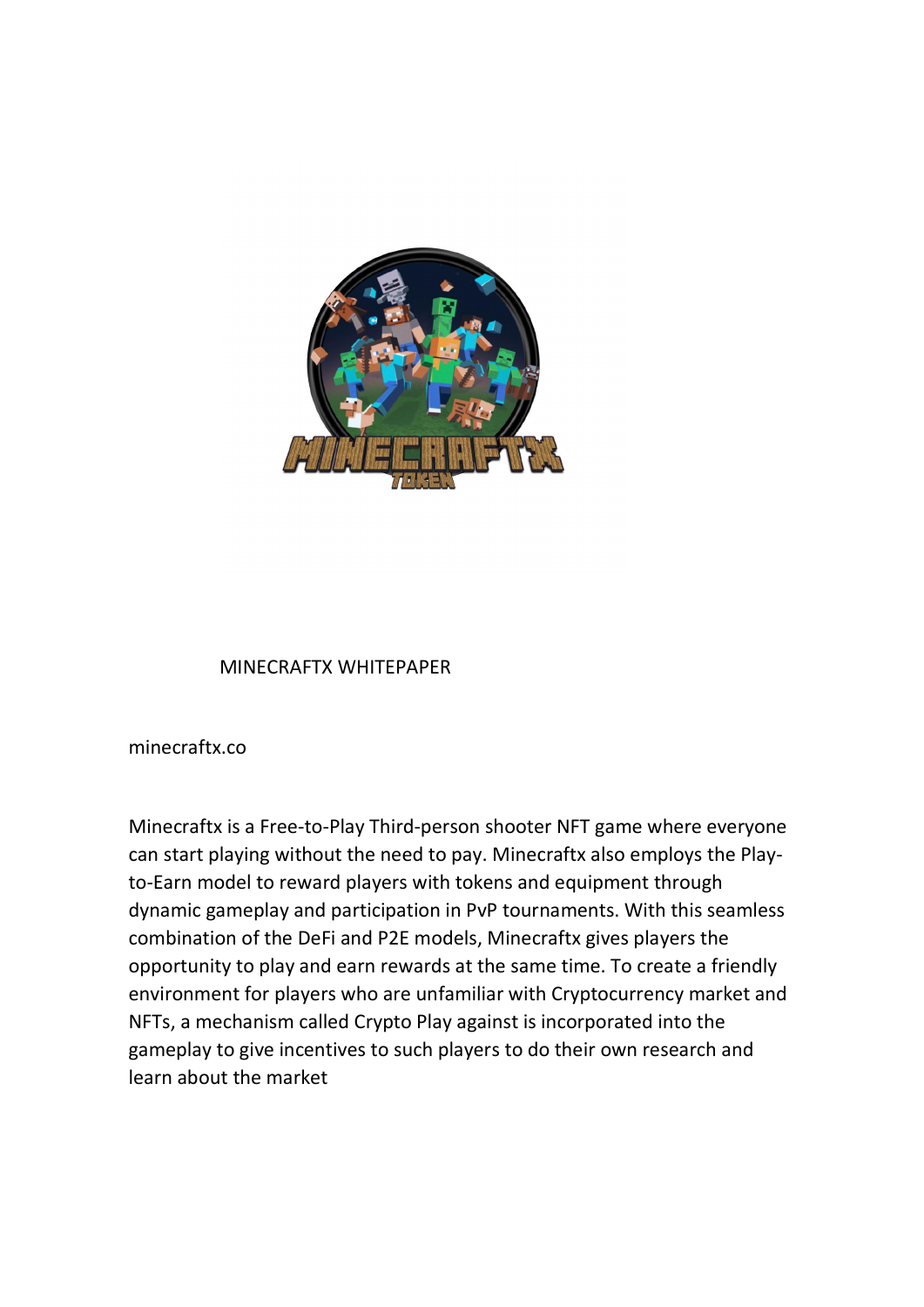VISION

Free-to-play & Play-to-Earn

Most NFTs games currently suffer a common issue: low player base. Many of them don't even publish their metrics, for example, Monthly Active Users (MAU) or Daily Active Users (DAU). Before exploding in popularity, even Axie Infinity only had a MAU of 7,200 as of Oct, 2020.

The root cause is the expensive initial cost for a new player to take part in the game. They have to pay upfront a large sum of money to acquire NFTs before actually playing the game and being able to earn back their initial spending. As a result, most of the players for those games are speculators rather than players.

In the gaming industry, Free-to-Play games are convincingly dominating the scene and are projected to continue increasing in both revenue and the market share for years to come.

This Whitepaper proposes a seamless combination of both Free-to-Play and Play-to-Earn models where every player, even children can enjoy the game all while creating value and making the Play-to-Earn model true to its name by minimizing the need of high initial cost.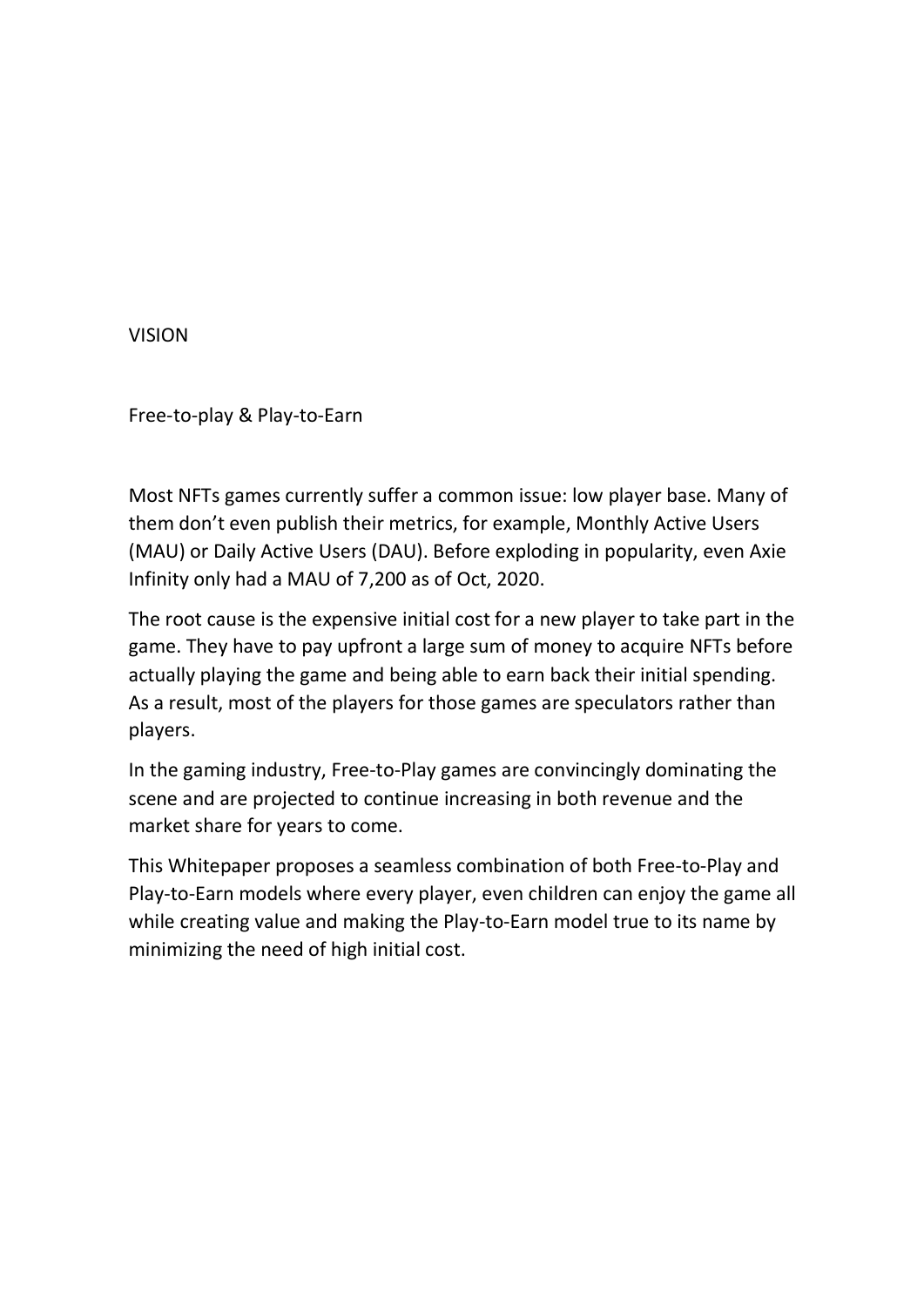Players can participate in various activities on the actions such as:

Selling in-game drops such as loot-boxes and resources on the marketplace.

Minting game charcharacter

into NFTs and put them on auction or rent out to other players.

Winning periodical tournaments and events hosted by Minecraftx game studio.

Staking their MINEX tokens or NFTs to obtain to exclusive access and preferential terms.t 'New Project' from the menu that pops up. Give your project a name, and you're good to go!

Onboarding F2P players

By going Free-to-Play we can already onboard a lot of new players. However, many of these players will remain Free-to-Play if there is not enough incentive for them economy-wise and gameplay-wise to take part in the blockchain aspect of the game.

Using the Crypto Play against mechanism, we give players in-game advantages from monitoring the cryptocurrency markets. Having better awareness of the opportunities in the market, they may go further and purchase their favourite crypto, which will benefit the whole market in general and our own minex network.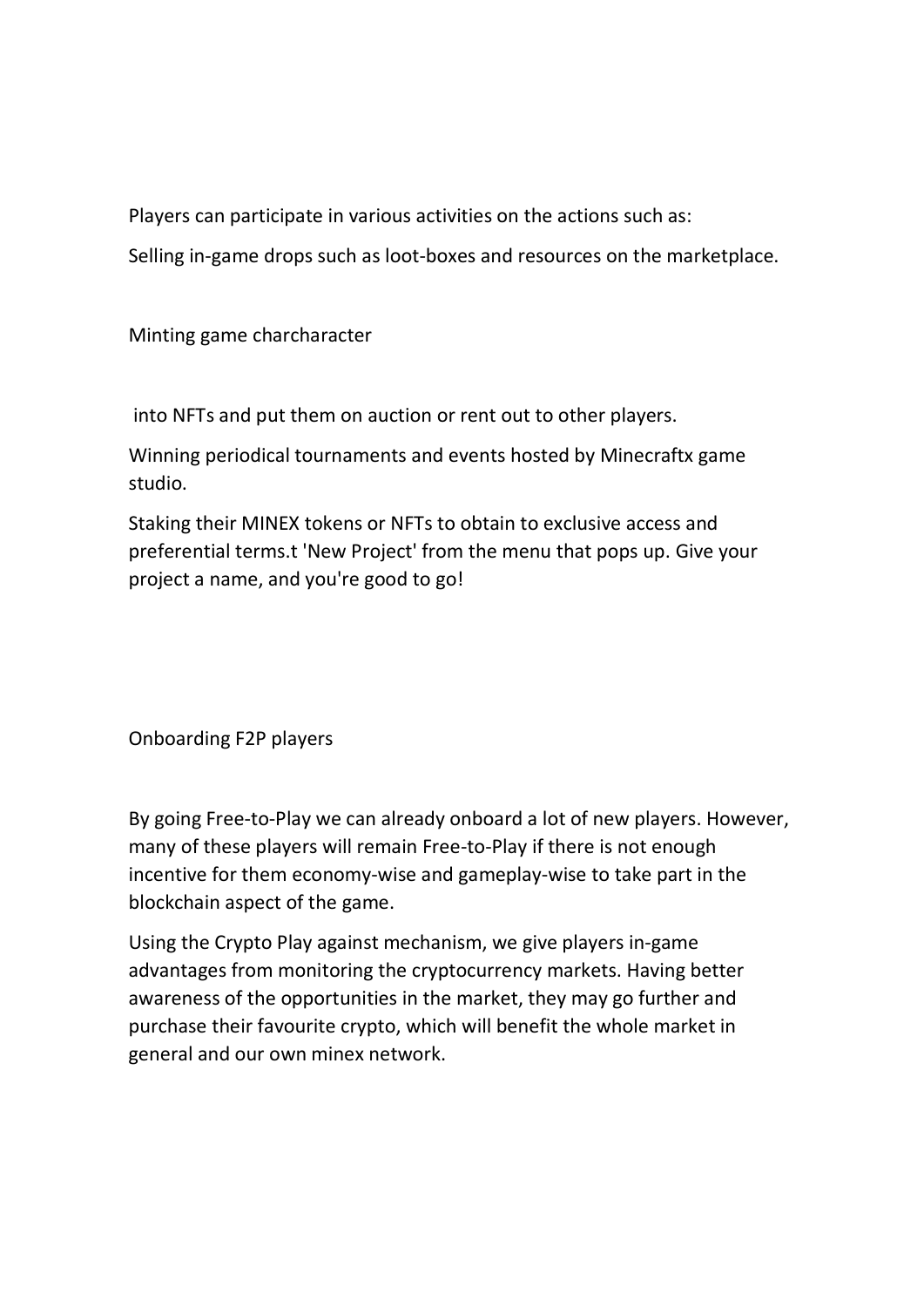## GAMEPLAY

What-you-need-to-know-about-minecraftx

Minecraft is a game in which players create and break apart various kinds of blocks in three-dimensional worlds. The game's two main modes are Survival and Creative. In Survival, players must find their own building supplies and food. They also interact with blocklike mobs, or moving creatures. (Creepers and zombies are some of the dangerous ones.) In Creative, players are given supplies and do not have to eat to survive. They also can break all kinds of blocks immediately.

Are there points or levels? No. The purpose of the game is simply to build and explore (and survive).

How many players can play it? You can play by yourself or you can play online with others. The smartphone and tablet versions offer multi-player options through WiFi networks. Players can connect to thousands of Minecraft online games (servers), some of which involve battling other players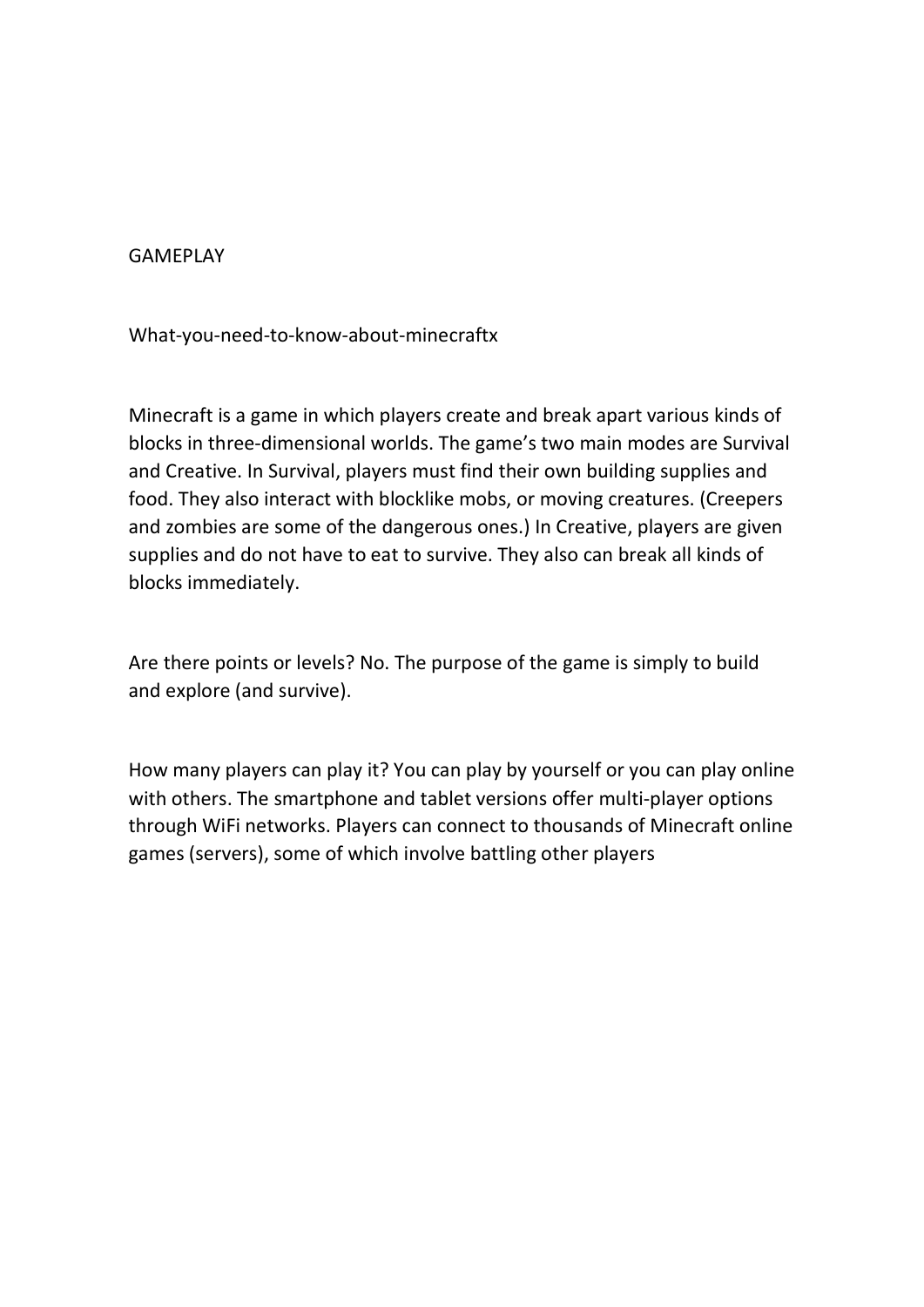## **COMMUNITY**

We understand the importance of having a strong community, especially with a game like minecraftx which wants to make the Esports scene. We plan for a workshop in february, 2022 to get the feedback from the community.

Furthermore, in every tournament as mentioned above, we would like to welcome content creators to take part in the events such as providing artwork, video sketch, cosplay competition, etc.

We would also create forums for players to discuss their latest strategy, discussion about the meta

## BUY BACKS AND BURN

Minecraftx team promises to use all mining pool revenue, game revenue and NFT character items. The sales revenue is \$MINEX, which is used to increase the liquidity pool, and we will repurchase \$MINEX and burn total supply of token to ensure the stable rise of the token price and the sustainable development of the project.

\$MINEX is one of the world's first token that combines DeFi, GameFi, and automatic BUYBACK deflation mechanism(Buy 0% tax rate Sell ??12% tax rate .2% burn 2% add liquidity 8% automatic BUYBACK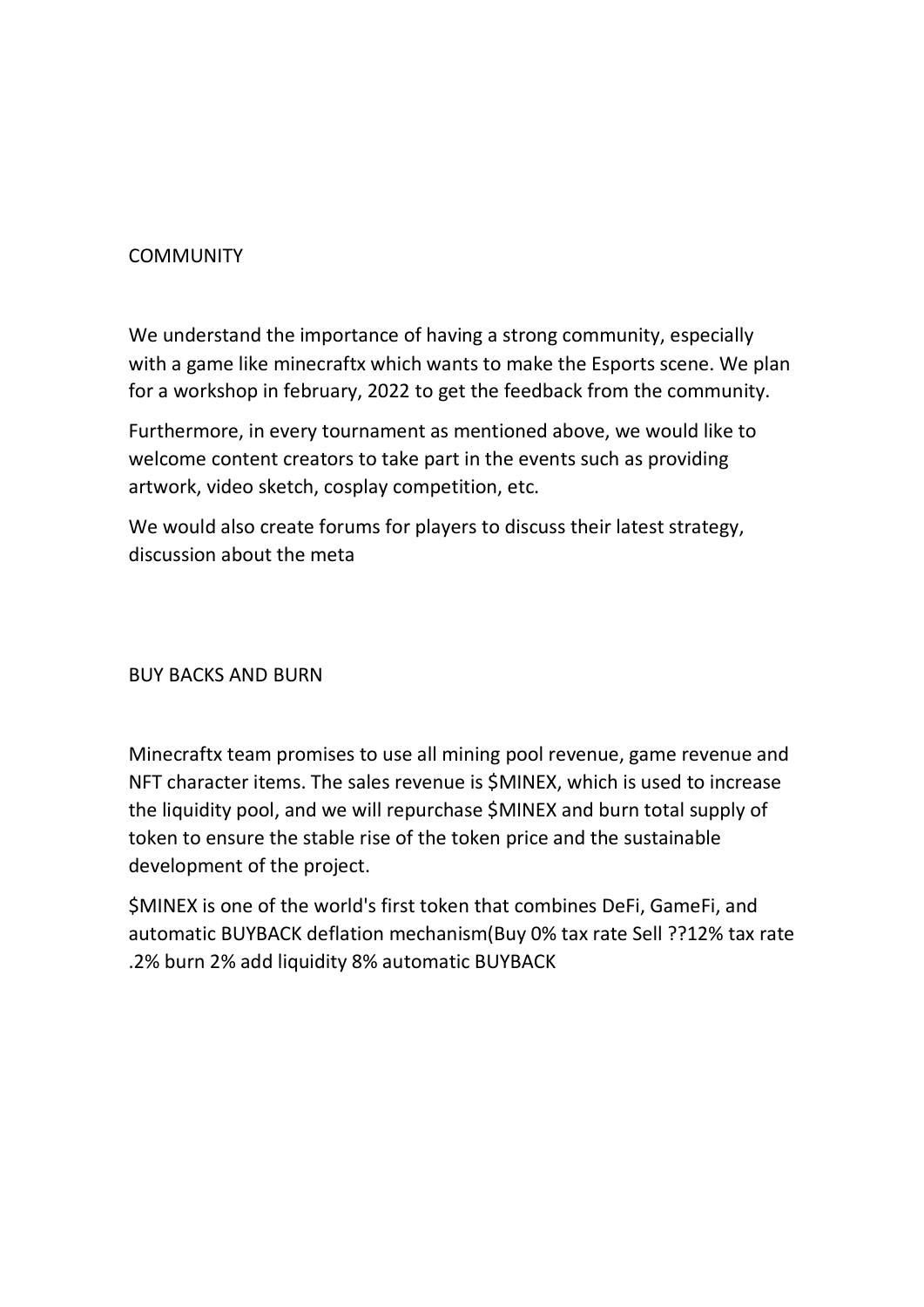#### ROADMAP

## PHASE 01

- 1. New Website and Branding
- 2. Social Media Channels
- 3. Smart Contracts
- 4. Official Whitepaper
- 5. Certik Audit
- 6. Presale
- 7. Pancakeswap Launch
- 8. Listing on Coin Gecko
- 9. Listing on Coin Market Cap
- 10. Post Launch Marketing PR
- 11. CertiK Audit (Onboarding)
- 12. 8k Telegram Members
- 13. 5k Holders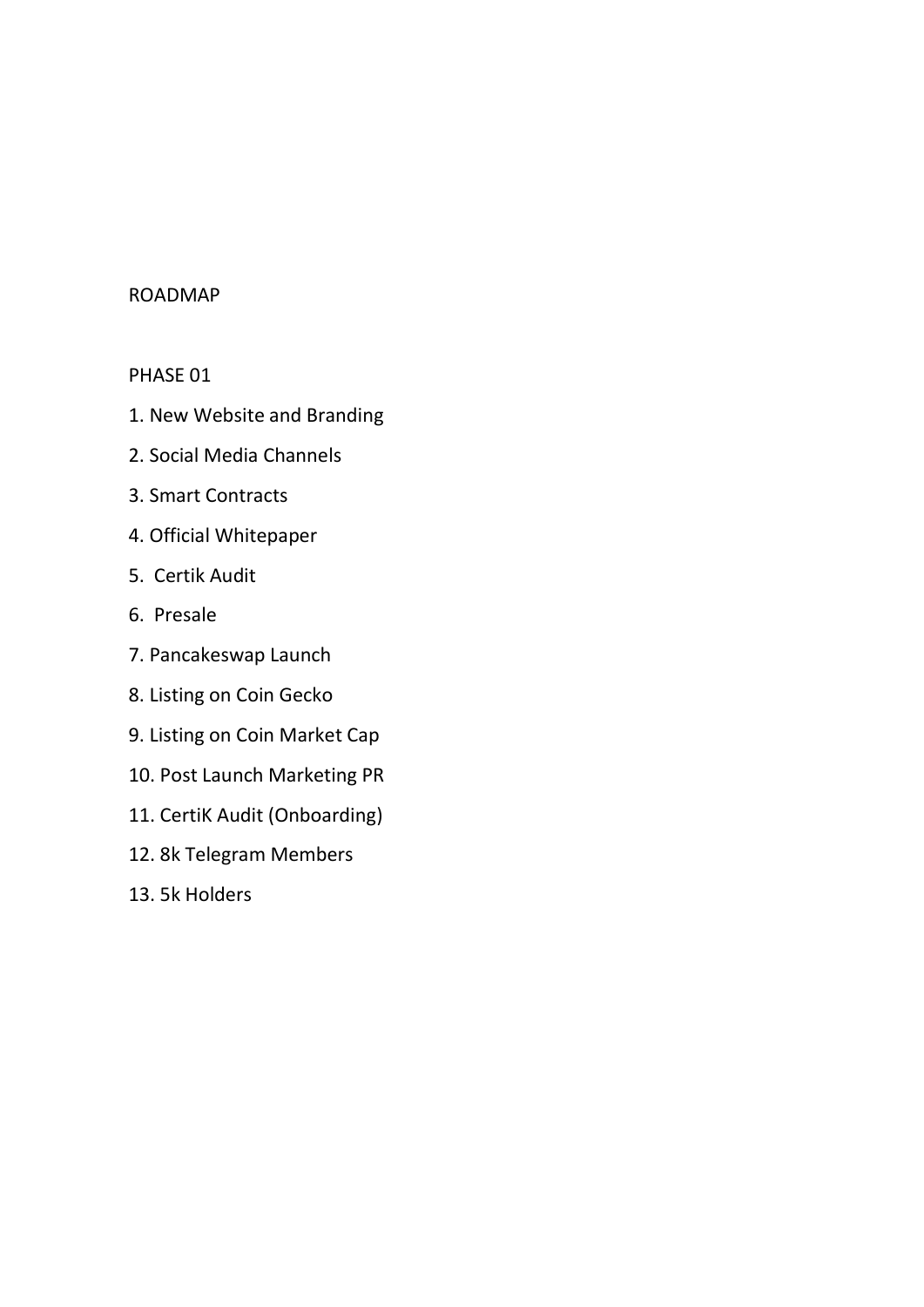### PHASE 02

- 1. Buy with credit card
- 2. Free2play game launch
- 3. Community / Team Building
- 4. Giveaways
- 5. 20k Twitter Followers
- 6. 10k Instagram Followers
- 7. 20k Telegram Group Members
- 8. Ongoing paid advertising
- 9. 10k Holders

#### PHASE 03

- 1. P2P Game launch
- 2. Listing on Major Exchanges
- 3. Influencer Marketing Push
- 4. Launch of Merchandise
- 5. Further Partnerships
- 6. NFT Minting
- 7. Staking / Farming
- 8. 30k Telegram Member
- 9. 30k Twitter Followers